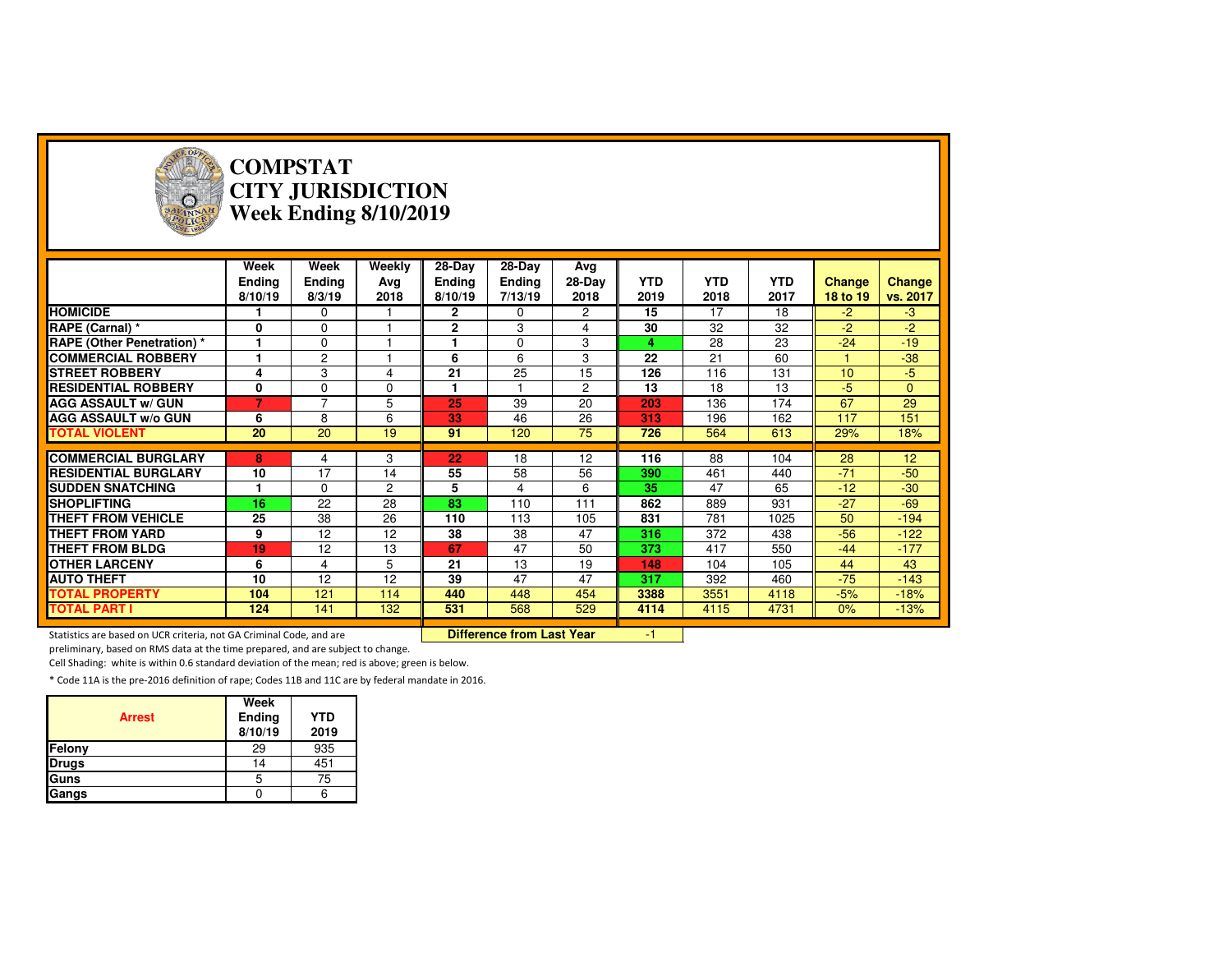

### **COMPSTAT PRECINCT COMMANDER: NORTH PRECINCTWeek Ending 8/10/2019**

**CAPT. CARY HILL**



|                                   | Week<br><b>Endina</b><br>8/10/19 | Week<br><b>Endina</b><br>8/3/19 | Weekly<br>Ava<br>2018 | $28-Dav$<br>Endina<br>8/10/19 | $28-Dav$<br><b>Endina</b><br>7/13/19 | Avg<br>28-Day<br>2018 | <b>YTD</b><br>2019 | <b>YTD</b><br>2018 | <b>YTD</b><br>2017 | <b>Change</b><br>18 to 19 | <b>Change</b><br>vs. 2017 |
|-----------------------------------|----------------------------------|---------------------------------|-----------------------|-------------------------------|--------------------------------------|-----------------------|--------------------|--------------------|--------------------|---------------------------|---------------------------|
| <b>HOMICIDE</b>                   |                                  | 0                               | $\Omega$              |                               | 0                                    | 0                     | 4                  | 4                  | 3                  | $\mathbf{0}$              |                           |
| RAPE (Carnal) *                   | 0                                | 0                               | $\Omega$              | 0                             |                                      |                       | 7                  | 7                  | 12                 | $\Omega$                  | -5                        |
| <b>RAPE (Other Penetration) *</b> | $\bf{0}$                         | 0                               | $\Omega$              | 0                             | $\Omega$                             | 0                     | 2.                 | 4                  | 4                  | $-2$                      | $-2$                      |
| <b>COMMERCIAL ROBBERY</b>         |                                  | 0                               | $\Omega$              |                               |                                      | O                     | 3                  | 5                  | $\overline{ }$     | -2                        | $-4$                      |
| <b>STREET ROBBERY</b>             | $\mathbf{2}$                     | 0                               |                       | 8                             | 6                                    | 5                     | 37                 | 35                 | 47                 | 2                         | $-10$                     |
| <b>RESIDENTIAL ROBBERY</b>        | 0                                | 0                               | $\Omega$              | 0                             | $\Omega$                             | 0                     | 3                  | 5                  |                    | -2                        | $\overline{2}$            |
| <b>AGG ASSAULT w/ GUN</b>         | 1                                |                                 |                       | 4                             | $\overline{ }$                       | 5                     | 43                 | 33                 | 36                 | 10                        | $\overline{7}$            |
| <b>AGG ASSAULT w/o GUN</b>        |                                  | 3                               | $\overline{2}$        | 8                             | 11                                   | 8                     | 91                 | 60                 | 39                 | 31                        | 52                        |
| <b>TOTAL VIOLENT</b>              | 6                                | 4                               | 5                     | 22                            | 26                                   | 20                    | 190                | 153                | 149                | 24%                       | 28%                       |
|                                   |                                  |                                 |                       |                               |                                      |                       |                    |                    |                    |                           |                           |
| <b>COMMERCIAL BURGLARY</b>        | 4                                | 2                               |                       | 11                            | 3                                    | 3                     | 29                 | 20                 | 35                 | 9                         | -6                        |
| <b>RESIDENTIAL BURGLARY</b>       | $\mathbf{2}$                     | $\overline{2}$                  |                       | 8                             | $\overline{ }$                       | 6                     | 58                 | 49                 | 44                 | 9                         | 14                        |
| <b>SUDDEN SNATCHING</b>           | $\mathbf{0}$                     | 0                               |                       | $\bf{0}$                      | $\overline{2}$                       | 2                     | 12                 | 23                 | 33                 | $-11$                     | $-21$                     |
| <b>SHOPLIFTING</b>                | 4                                | 3                               | 4                     | 11                            | 14                                   | 18                    | 98                 | 168                | 131                | $-70$                     | -33                       |
| <b>THEFT FROM VEHICLE</b>         | 5                                | 5                               | 6                     | 20                            | 28                                   | 23                    | 193                | 161                | 242                | 32                        | $-49$                     |
| <b>THEFT FROM YARD</b>            | $\mathbf{2}$                     |                                 | 3                     | 9                             | 10                                   | 13                    | 80                 | 94                 | 139                | $-14$                     | $-59$                     |
| <b>THEFT FROM BLDG</b>            | 0                                | 4                               | 3                     | 14                            | 10                                   | 14                    | 86                 | 111                | 171                | $-25$                     | $-85$                     |
| <b>IOTHER LARCENY</b>             | 0                                |                                 |                       | $\overline{2}$                |                                      | 6                     | 27                 | 26                 | 27                 |                           | $\Omega$                  |
| <b>AUTO THEFT</b>                 | 3                                | 4                               | 3                     | 13                            | 5                                    | 10                    | 58                 | 76                 | 121                | $-18$                     | $-63$                     |
| <b>TOTAL PROPERTY</b>             | 20                               | 22                              | 23                    | 88                            | 80                                   | 94                    | 641                | 728                | 943                | $-12%$                    | $-32%$                    |
| <b>TOTAL PART I</b>               | 26                               | 26                              | 28                    | 110                           | 106                                  | 114                   | 831                | 881                | 1092               | $-6%$                     | $-24%$                    |

Statistics are based on UCR criteria, not GA Criminal Code, and are **Difference from Last Year** 

-50

preliminary, based on RMS data at the time prepared, and are subject to change.

Cell Shading: white is within 0.6 standard deviation of the mean; red is above; green is below.

| <b>Arrests</b> | Week<br>Ending<br>8/10/19 | YTD<br>2019 |
|----------------|---------------------------|-------------|
| Felony         |                           | 263         |
| <b>Drugs</b>   |                           | 141         |
| Guns           |                           | 34          |
| Gangs          |                           |             |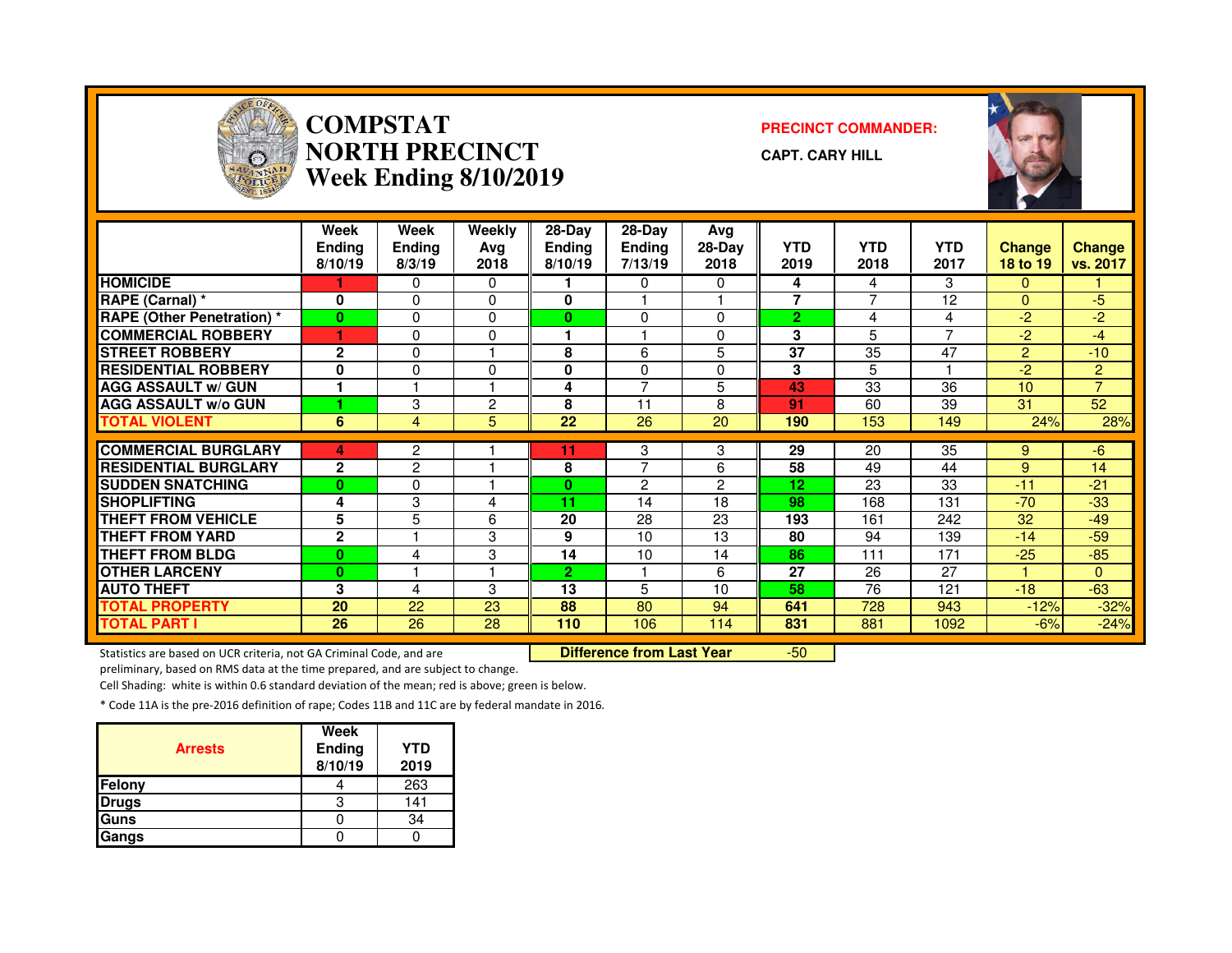

## **COMPSTAT PRECINCT COMMANDER: CENTRAL PRECINCTWeek Ending 8/10/2019**

**CAPT. BEN HERRON**



|                                   | Week<br><b>Ending</b><br>8/10/19 | Week<br>Ending<br>8/3/19 | Weekly<br>Ava<br>2018 | 28-Day<br>Endina<br>8/10/19 | 28-Day<br><b>Ending</b><br>7/13/19 | Avg<br>28-Day<br>2018 | <b>YTD</b><br>2019 | <b>YTD</b><br>2018 | <b>YTD</b><br>2017 | <b>Change</b><br>18 to 19 | <b>Change</b><br>vs. 2017 |
|-----------------------------------|----------------------------------|--------------------------|-----------------------|-----------------------------|------------------------------------|-----------------------|--------------------|--------------------|--------------------|---------------------------|---------------------------|
| <b>HOMICIDE</b>                   | 0                                | 0                        | $\Omega$              |                             | 0                                  |                       | 3                  |                    | 6                  | $\overline{2}$            | $-3$                      |
| RAPE (Carnal) *                   | 0                                | $\Omega$                 | $\Omega$              | 0                           | $\Omega$                           |                       | 8                  | 11                 | 13                 | -3                        | $-5$                      |
| <b>RAPE (Other Penetration)</b> * | 0                                | 0                        | $\Omega$              | $\bf{0}$                    | $\Omega$                           |                       | ٠                  | 6                  | 6                  | -5                        | $-5$                      |
| <b>COMMERCIAL ROBBERY</b>         | 0                                | $\overline{c}$           | 0                     | $\mathbf{2}$                | 3                                  |                       | 8                  | 3                  | 11                 | 5                         | $-3$                      |
| <b>STREET ROBBERY</b>             |                                  |                          |                       | 4                           | 6                                  | 5                     | 36                 | 32                 | 37                 | 4                         | $-1$                      |
| <b>RESIDENTIAL ROBBERY</b>        | $\bf{0}$                         | 0                        | 0                     | 0                           | $\Omega$                           |                       | 3                  | 5                  | 5                  | $-2$                      | $-2$                      |
| <b>AGG ASSAULT w/ GUN</b>         | 3                                |                          | $\overline{2}$        | $\overline{\phantom{a}}$    | 13                                 |                       | 63                 | 51                 | 65                 | 12                        | $-2$                      |
| <b>AGG ASSAULT w/o GUN</b>        | $\bf{0}$                         |                          | $\overline{2}$        | 7                           | 11                                 |                       | 76                 | 51                 | 50                 | 25                        | 26                        |
| <b>TOTAL VIOLENT</b>              | 4                                | 5                        | 5                     | 21                          | 33                                 | 22                    | 198                | 160                | 193                | 24%                       | 3%                        |
| <b>COMMERCIAL BURGLARY</b>        | $\mathbf{2}$                     |                          |                       |                             | 5                                  | 3                     | 28                 | 23                 | 23                 | 5                         | 5.                        |
|                                   |                                  | 0                        |                       | 4                           |                                    |                       |                    |                    |                    |                           |                           |
| <b>RESIDENTIAL BURGLARY</b>       | $\mathbf{2}$                     | 6                        | 4                     | 19                          | 18                                 | 15                    | 124                | 136                | 133                | $-12$                     | -9                        |
| <b>SUDDEN SNATCHING</b>           |                                  | 0                        | $\Omega$              | 3                           | $\Omega$                           |                       | 7                  |                    | 18                 | $\Omega$                  | $-11$                     |
| <b>SHOPLIFTING</b>                | 4                                | 6                        | 4                     | 22                          | 17                                 | 17                    | 147                | 121                | 164                | 26                        | $-17$                     |
| <b>THEFT FROM VEHICLE</b>         | 7                                | 14                       | $\overline{7}$        | 32                          | 26                                 | 26                    | 201                | 199                | 270                | $\overline{2}$            | $-69$                     |
| <b>THEFT FROM YARD</b>            | 5                                | 5                        | 4                     | 16                          | 8                                  | 16                    | 118                | 113                | 144                | 5                         | $-26$                     |
| <b>THEFT FROM BLDG</b>            | 5                                | 4                        | 3                     | 12                          | 13                                 | 13                    | 81                 | 113                | 115                | $-32$                     | $-34$                     |
| <b>OTHER LARCENY</b>              | 1                                |                          |                       | 6                           | 5                                  | 5                     | 49                 | 23                 | 29                 | 26                        | 20                        |
| <b>AUTO THEFT</b>                 |                                  | 3                        | 4                     | 7                           | 11                                 | 14                    | 82                 | 123                | 135                | $-41$                     | $-53$                     |
| <b>TOTAL PROPERTY</b>             | 28                               | 39                       | 27                    | 121                         | 103                                | 109                   | 837                | 858                | 1031               | $-2%$                     | $-19%$                    |
| <b>TOTAL PART I</b>               | 32                               | 44                       | 33                    | 142                         | 136                                | 131                   | 1035               | 1018               | 1224               | 2%                        | $-15%$                    |

Statistics are based on UCR criteria, not GA Criminal Code, and are **Difference from Last Year** 

<sup>17</sup>

preliminary, based on RMS data at the time prepared, and are subject to change.

Cell Shading: white is within 0.6 standard deviation of the mean; red is above; green is below.

| <b>Arrests</b> | Week<br><b>Ending</b><br>8/10/19 | <b>YTD</b><br>2019 |
|----------------|----------------------------------|--------------------|
| Felony         |                                  | 264                |
| <b>Drugs</b>   |                                  | 129                |
| Guns           |                                  |                    |
| Gangs          |                                  | ว                  |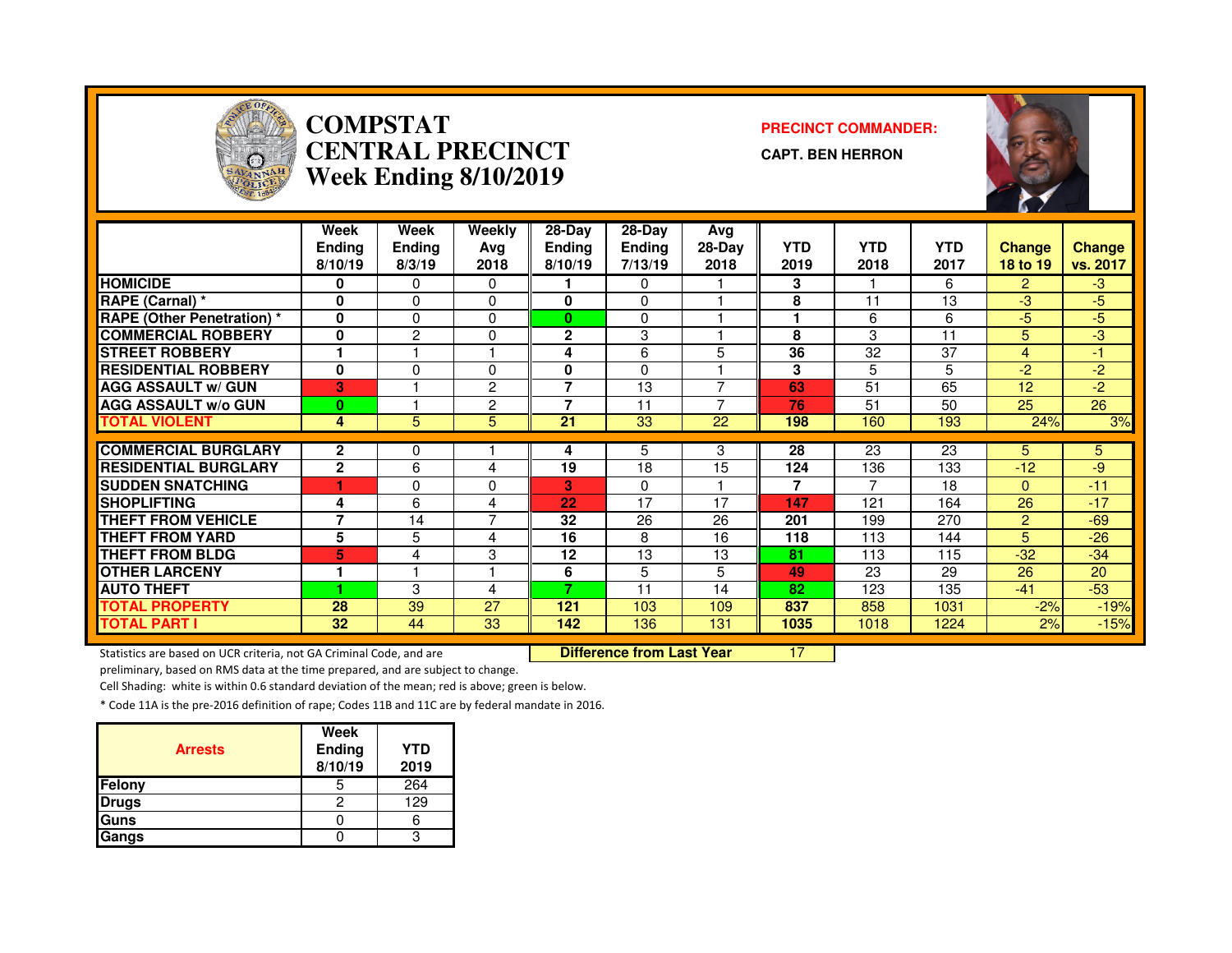

# **COMPSTAT PRECINCT COMMANDER: SOUTH PRECINCTWeek Ending 8/10/2019**

**CAPT. MICHELLE HALFORD**



|                                   | Week<br><b>Ending</b><br>8/10/19 | Week<br><b>Ending</b><br>8/3/19 | Weekly<br>Avg<br>2018 | 28-Day<br>Endina<br>8/10/19 | $28-Dav$<br><b>Ending</b><br>7/13/19 | Avg<br>$28-Dav$<br>2018 | <b>YTD</b><br>2019 | <b>YTD</b><br>2018 | <b>YTD</b><br>2017 | <b>Change</b><br>18 to 19 | Change<br>vs. 2017 |
|-----------------------------------|----------------------------------|---------------------------------|-----------------------|-----------------------------|--------------------------------------|-------------------------|--------------------|--------------------|--------------------|---------------------------|--------------------|
| <b>HOMICIDE</b>                   | 0                                | 0                               | 0                     | 0                           | 0                                    | $\Omega$                | 5                  | 3                  |                    | 2.                        | 4                  |
| RAPE (Carnal) *                   | $\mathbf{0}$                     | 0                               | $\Omega$              |                             |                                      |                         | 7                  | 6                  | 4                  |                           | 3                  |
| <b>RAPE (Other Penetration) *</b> | $\bf{0}$                         | 0                               | $\Omega$              | 0                           | $\Omega$                             |                         | $\bf{0}$           | 13                 | 3                  | $-13$                     | -3                 |
| <b>COMMERCIAL ROBBERY</b>         | $\bf{0}$                         | $\mathbf{0}$                    | $\Omega$              | 3                           | $\overline{2}$                       |                         | 9                  | 8                  | 20                 |                           | $-11$              |
| <b>ISTREET ROBBERY</b>            |                                  |                                 |                       | 6                           | 4                                    | 3                       | 25                 | 23                 | 17                 | 2                         | 8                  |
| <b>RESIDENTIAL ROBBERY</b>        | 0                                | 0                               | $\Omega$              | 0                           | 0                                    |                         | 3                  | 6                  |                    | $-3$                      | $\overline{2}$     |
| <b>AGG ASSAULT w/ GUN</b>         | $\mathbf{0}$                     | 3                               |                       | 3                           | 6                                    | 2                       | 37                 | 12                 | 26                 | 25                        | 11                 |
| <b>AGG ASSAULT w/o GUN</b>        | $\overline{2}$                   |                                 |                       | 4                           | 7                                    | 4                       | 53                 | 30                 | 23                 | 23                        | 30                 |
| <b>TOTAL VIOLENT</b>              | 3                                | 5                               | 3                     | 17                          | 20                                   | 14                      | 139                | 101                | 95                 | 38%                       | 46%                |
| <b>COMMERCIAL BURGLARY</b>        | $\overline{2}$                   | 0                               |                       | 5                           | 5                                    | 5                       | 45                 | 29                 | 37                 | 16                        | 8                  |
| <b>RESIDENTIAL BURGLARY</b>       |                                  |                                 |                       | 11                          | 13                                   |                         | 64                 |                    |                    | $-63$                     |                    |
|                                   | 4                                |                                 | 4                     |                             |                                      | 15                      |                    | 127                | 103                |                           | $-39$              |
| <b>ISUDDEN SNATCHING</b>          | $\mathbf{0}$                     | $\Omega$                        | $\Omega$              |                             |                                      |                         | 8                  | 8                  | 3                  | $\Omega$                  | 5                  |
| <b>ISHOPLIFTING</b>               | 5                                | 9                               | 13                    | 35                          | 49                                   | 53                      | 430                | 401                | 454                | 29                        | $-24$              |
| <b>THEFT FROM VEHICLE</b>         | $\overline{ }$                   | 10                              | 7                     | 34                          | 41                                   | 28                      | 237                | 225                | 277                | 12                        | $-40$              |
| <b>THEFT FROM YARD</b>            | $\bf{0}$                         |                                 | $\overline{2}$        | 3                           | 9                                    | 8                       | 45                 | 67                 | 65                 | $-22$                     | $-20$              |
| <b>THEFT FROM BLDG</b>            | 9                                | 2                               | 3                     | 21                          | 14                                   | 12                      | 112                | 88                 | 150                | 24                        | $-38$              |
| <b>OTHER LARCENY</b>              | $\overline{a}$                   |                                 | -1                    | 9                           | 3                                    | 2                       | 35                 | 16                 | 25                 | 19                        | 10 <sup>1</sup>    |
| <b>AUTO THEFT</b>                 | 3                                | $\overline{c}$                  | 3                     | 8                           | 16                                   | 11                      | 85                 | 94                 | 97                 | $-9$                      | $-12$              |
| <b>TOTAL PROPERTY</b>             | 34                               | 26                              | 34                    | 127                         | 151                                  | 136                     | 1061               | 1055               | 1211               | 1%                        | $-12%$             |
| <b>TOTAL PART I</b>               | 37                               | 31                              | 37                    | 144                         | 171                                  | 150                     | 1200               | 1156               | 1306               | 4%                        | $-8%$              |

Statistics are based on UCR criteria, not GA Criminal Code, and are **Difference from Last Year** 

<sup>44</sup>

preliminary, based on RMS data at the time prepared, and are subject to change.

Cell Shading: white is within 0.6 standard deviation of the mean; red is above; green is below.

| <b>Arrests</b> | Week<br>Ending<br>8/10/2019 | <b>YTD</b><br>2019 |
|----------------|-----------------------------|--------------------|
| Felony         |                             | 204                |
| <b>Drugs</b>   |                             | 93                 |
| Gun            |                             | 23                 |
| Gangs          |                             |                    |